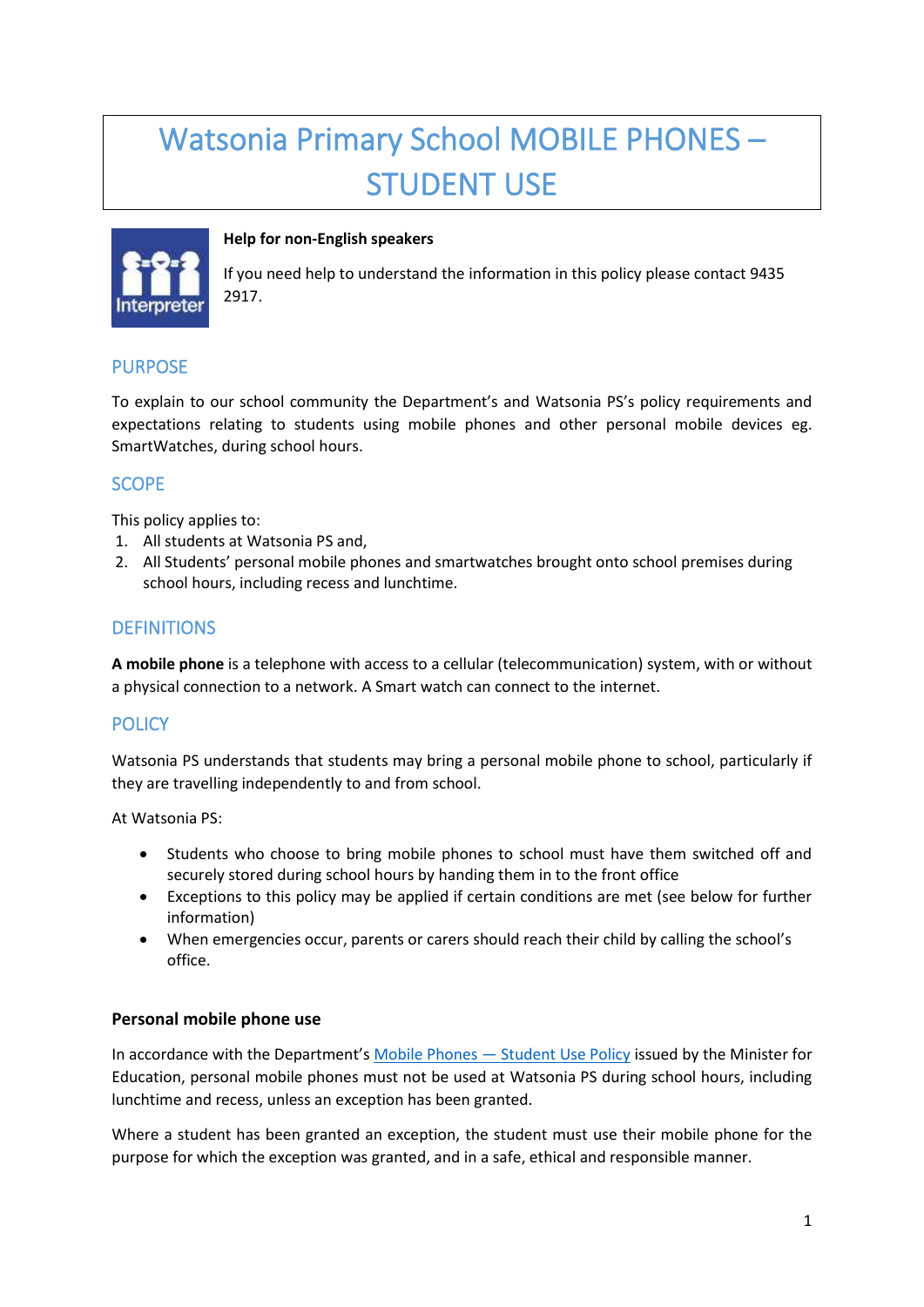## **Secure storage**

Mobile phones owned by students at Watsonia PS are considered valuable items and are brought to school at the owner's (student's or parent/carer's) risk. Students are encouraged not to bring a mobile phone to school unless there is a compelling reason to do so. Please note that Watsonia PS does not have accident insurance for accidental property damage or theft. Students and their parents/carers are encouraged to obtain appropriate insurance for valuable items.

Where students bring a mobile phone to school, Watsonia PS will provide secure storage. Secure storage is storage that cannot be readily accessed by those without permission to do so. At Example school students are required to store their phones by handing into the school administration office to be placed in a lockable cupboard etc.

## **Enforcement**

Students who use their personal mobile phones inappropriately at Example school may be issued with consequences consistent with our school's existing student engagement polices eg. *Student Wellbeing and Engagement* and or *Bullying* policies.

At Watsonia PS inappropriate use of mobile phones is **any use during school hours**, unless an exception has been granted, and particularly use of a mobile phone:

- in any way that disrupts the learning of others
- to send inappropriate, harassing or threatening messages or phone calls
- to engage in inappropriate social media use including cyber bullying
- to capture video or images of people, including students, teachers and members of the school community without their permission
- to capture video or images in the school toilets, changing rooms, swimming pools and gyms
- during exams and assessments

## **Exceptions**

Exceptions to the policy:

- may be applied during school hours if certain conditions are met, specifically,
	- o Health and wellbeing-related exceptions; and
	- o Exceptions related to managing risk when students are offsite.
- can be granted by the Principal, or by the teacher for that class, in accordance with the Department's Mobile Phones — [Student Use Policy.](https://www2.education.vic.gov.au/pal/students-using-mobile-phones/policy)

The three categories of exceptions allowed under the Department's [Mobile Phones](https://www2.education.vic.gov.au/pal/students-using-mobile-phones/policy) — Student Use [Policy](https://www2.education.vic.gov.au/pal/students-using-mobile-phones/policy) are:

#### *1. Learning-related exceptions*

| <b>Specific exception</b>                                   | <b>Documentation</b>            |
|-------------------------------------------------------------|---------------------------------|
| For specific learning activities (class-based<br>exception) | Unit of work, learning sequence |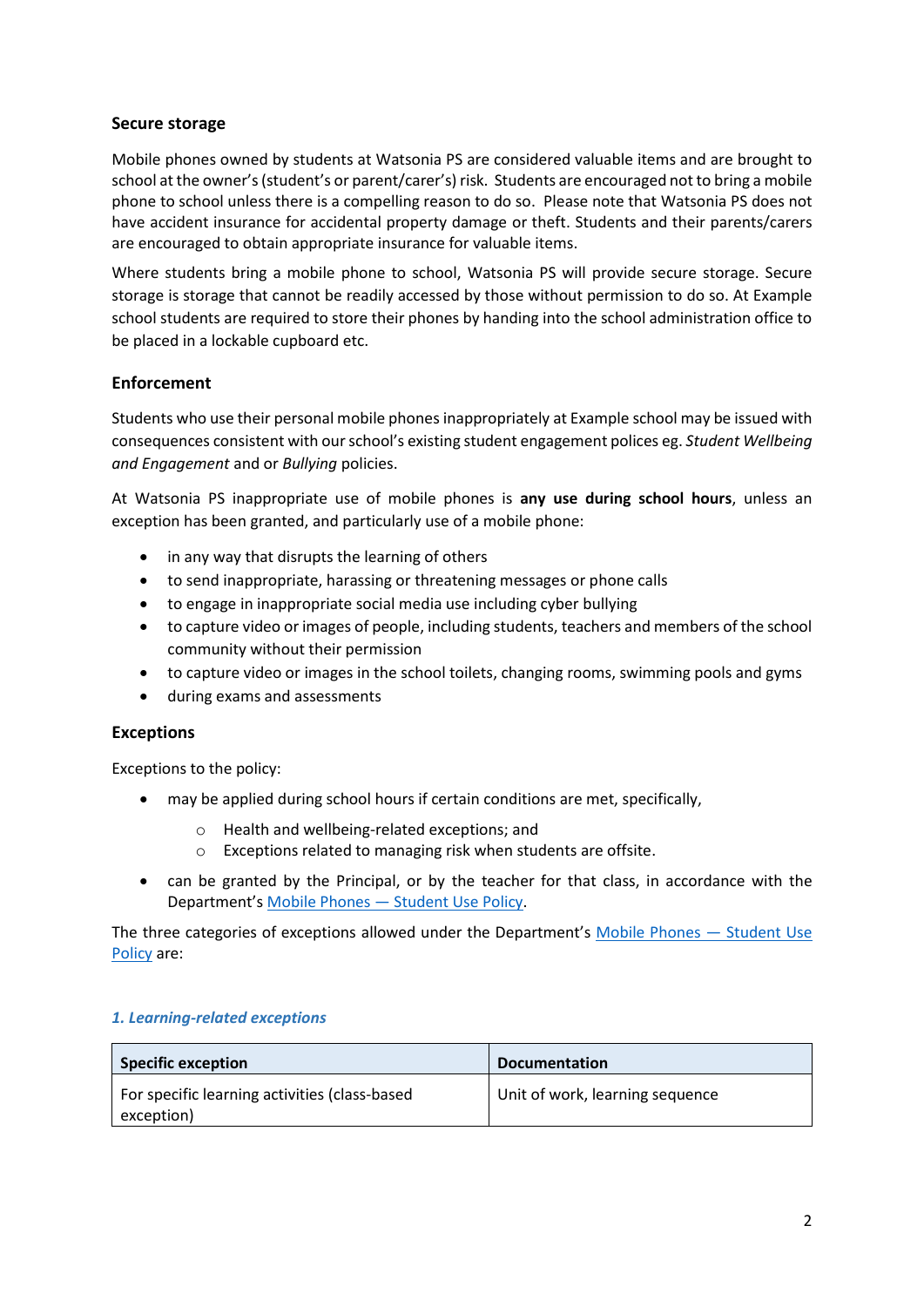| For students for whom a reasonable adjustment to $\parallel$ Individual Learning Plan, Individual |  |
|---------------------------------------------------------------------------------------------------|--|
| a learning program is needed because of a disability   Education Plan                             |  |
| or learning difficulty                                                                            |  |

#### *2. Health and wellbeing-related exceptions*

| <b>Specific exception</b>        | <b>Documentation</b>        |
|----------------------------------|-----------------------------|
| Students with a health condition | Student Health Support Plan |
| Students who are Young Carers    | A localised student record  |

#### *3. Exceptions related to managing risk when students are offsite*

| <b>Specific exception</b>                                                                      | <b>Documentation</b>                   |
|------------------------------------------------------------------------------------------------|----------------------------------------|
| Travelling to and from excursions                                                              | Risk assessment planning documentation |
| Students on excursions and camps                                                               | Risk assessment planning documentation |
| When students are offsite (not on school grounds)<br>and unsupervised with parental permission | Risk assessment planning documentation |
| Students with a dual enrolment or who need to<br>undertake intercampus travel                  | Risk assessment planning documentation |

Where an exception is granted, the student can only use the mobile phone for the purpose for which it was granted.

#### **Camps, excursions and extracurricular activities**

Watsonia PS will provide students and their parents and carers with information about items that can or cannot be brought to camps, excursions, special activities and events, including personal mobile phones.

#### **Exclusions**

This policy does not apply to

- Out-of-School-Hours Care (OSHC)
- Out-of-school-hours events
- Travelling to and from school

## **COMMUNICATION**

This policy will be communicated to our school community in the following ways:

- Available publicly on our school's website (or insert other online parent/carer/student communication method)
- Included in staff induction processes and staff training
- Included in school newsletter